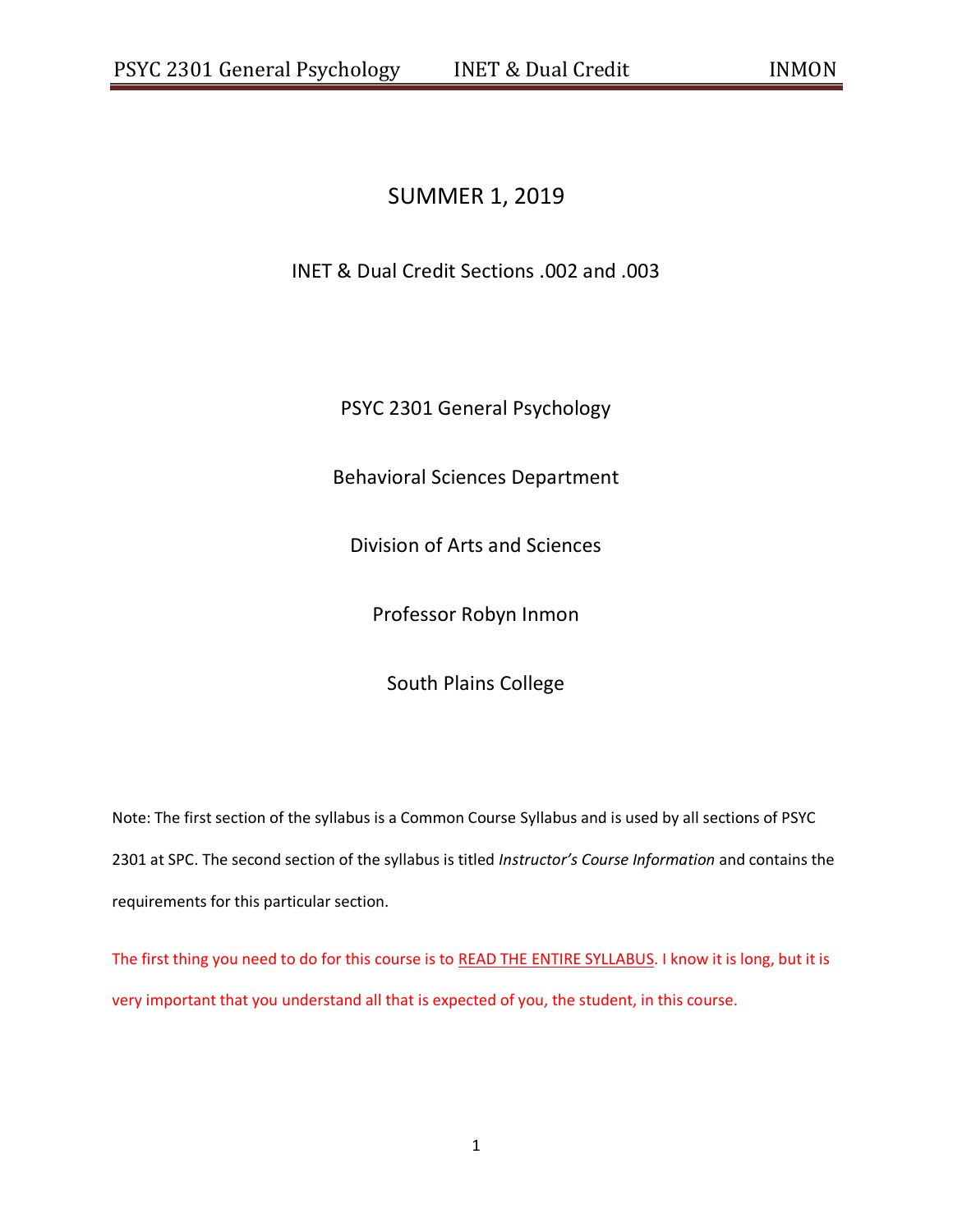## **Common Course Syllabus for PSYC 2301 General Psychology**

**Department**: Behavioral Sciences

**Discipline**: Psychology

**Course Number**: PSYC 2301

**Course Title**: General Psychology

**Credit**: 3 Lecture, 0 Lab

**Satisfies a core curriculum requirement?** Yes, Behavioral or Social Science

**Prerequisites:** TSI compliance in Reading

**Available Formats:** Conventional, INET, ITV

**Campuses:** Levelland, Reese, ATC, Plainview, and Dual Credit Campuses

**Textbook:**

OpenStax College, *Psychology*. OpenStax College. 8 December 2014.

**Course Specific Instructions**: Each instructor will attach his/her course specific instructions.

**Course Description:** Survey of major topics in psychology. Introduces the study of behavior and the factors that determine and affect behavior.

**Course Purpose:** To acquaint students with the diverse field of psychology including major theoretical concepts. In addition, introduce methods of research used and how it contributes to the body of knowledge in psychology, promotion of critical thinking, generation of new ideas, and consideration of alternate explanations when evaluating information.

**Course Requirements:** To maximize the potential to complete this course, a student should login to internet courses at least *every day, Monday through Thursday*. In addition, satisfactorily complete all exercises, discussions and examinations in a timely manner, and satisfactorily complete all other projects or papers as assigned on the course specific instructions.

**Course Evaluation:** See the instructor's course information sheet for specific items used in evaluating student performance.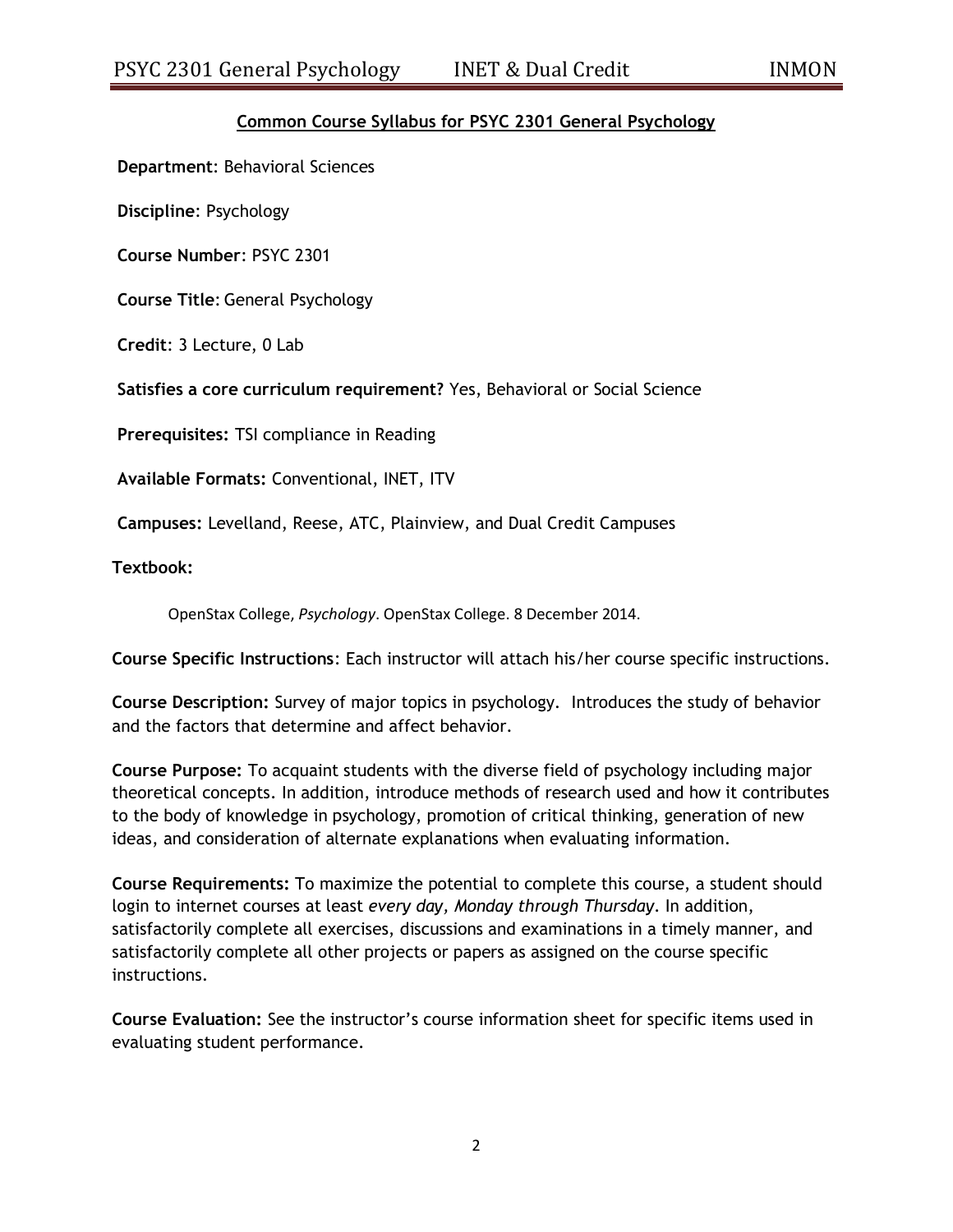## **Student Learning Outcomes/Competencies:**

Upon successful completion of this course, students will:

- 1. Identify various research methods and their characteristics used in the scientific study of psychology.
- 2. Describe the historical influences and early schools of thought that shaped the field of psychology.
- 3. Describe some of the prominent perspectives and approaches used in the study of psychology.
- 4. Use terminology unique to the study of psychology.
- 5. Describe accepted approaches and standards in psychological assessment and evaluation.
- 6. Identify factors in physiological and psychological processes involved in human behavior.

## **Core Objectives addressed**:

- **Communication skills** to include effective written, oral and visual communication. (SLO2, SLO4, SLO6)
- **Critical thinking skills** to include creative thinking, innovation, inquiry and analysis, evaluation and synthesis of information. (SLO1, SLO4, SLO5, SLO6)
- **Empirical and Quantitative skills** to include the manipulation and analysis of numerical data or observable facts resulting in informed conclusions. (SLO1, SLO5)
- **Social Responsibility** to include the demonstrated intercultural knowledge and competence, knowledge of civic responsibility, and the ability to engage effectively in regional, national and global communities. (SLO1, SLO2, SLO3, SLO6)

CIP # 42.0101.51 25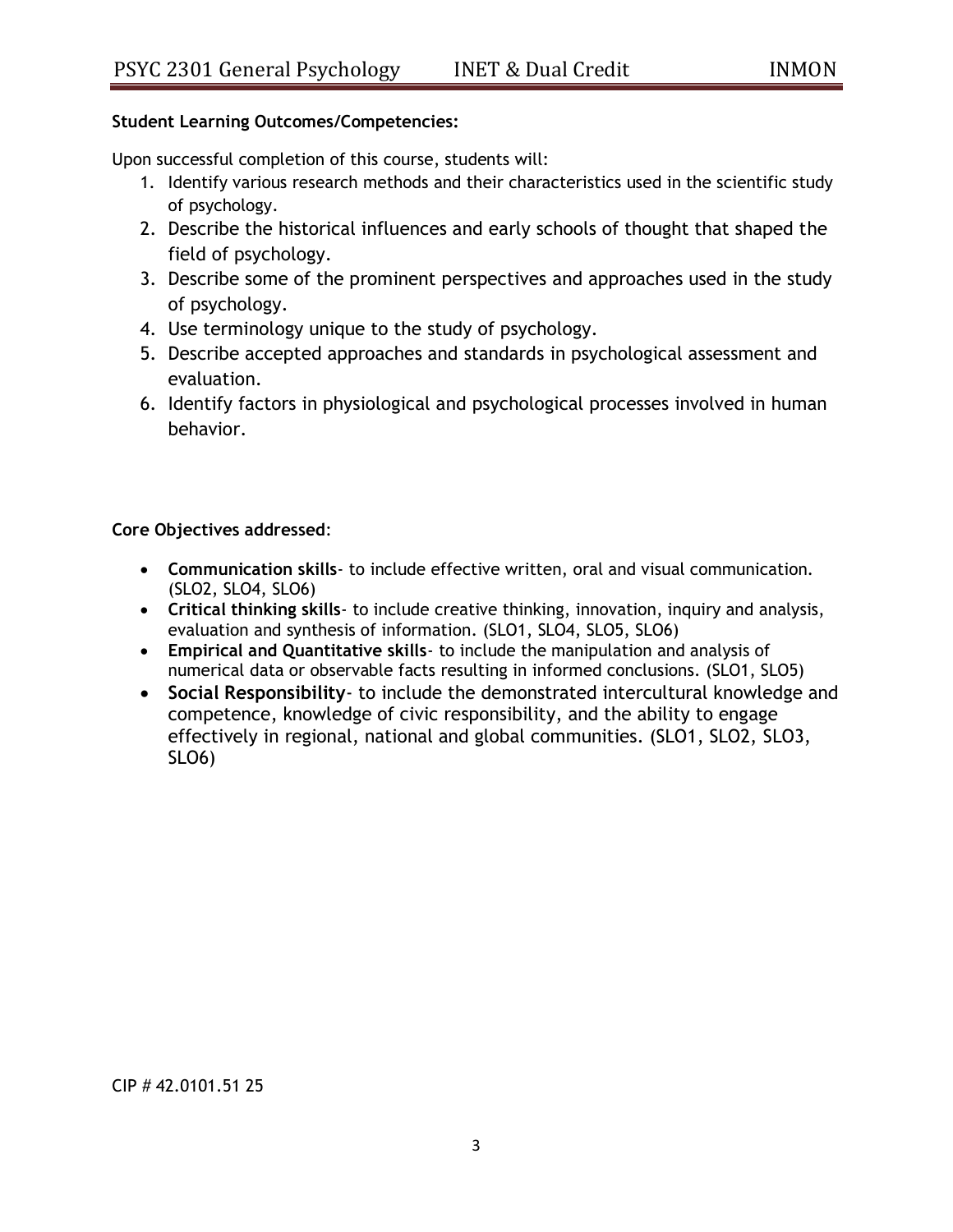**Course Policies:**

**Attendance Policy:** Students are expected to attend all classes in order to be successful in a course. For this online course, attendance will be based on a student completing work by the due date for each item. Important: You may be administratively dropped from this course without notice if you miss the due dates for any combination of matching or multiple-choice exercises, exams, and/or discussions totaling more than **six (6).** The student may be administratively withdrawn from the course when absences become excessive as defined in the course syllabus.

Students are officially enrolled in all courses for which they pay tuition and fees at the time of registration. Should a student, for any reason, delay in reporting to a class after official enrollment, absences will be attributed to the student from the first class meeting.

Students who enroll in a course but have "Never Attended" by the official census date, as reported by the faculty member, will be administratively dropped by the Office of Admissions and Records. A student who does not meet the attendance requirements of a class as stated in the course syllabus and does not officially withdraw from that course by the official census date of the semester, may be administratively withdrawn from that course and receive a grade of "X" or "F" as determined by the instructor. Instructors are responsible for clearly stating their administrative drop policy in the course syllabus, and it is the student's responsibility to be aware of that policy.

It is the student's responsibility to verify administrative drops for excessive absences through MySPC using his or her student online account. If it is determined that a student is awarded financial aid for a class or classes in which the student never attended or participated, the financial aid award will be adjusted in accordance with the classes in which the student did attend/participate and the student will owe any balance resulting from the adjustment.

**Academic Integrity:** The attempt of any student to present as his or her own any work which he or she has not honestly performed is regarded by the faculty and administration as a most serious offense and renders the offender liable to serious consequences, possibly suspension. This policy relates to all forms of cheating and plagiarism. See Instructor's Course Information for additions to the academic integrity policy.

**Student Conduct:** A high standard of conduct is expected of all students. Students are subject to federal, state and local laws, as well as South Plains College rules and regulations. Any student who fails to perform according to expected standards may be asked to withdraw. Failure to comply with lawful direction of a classroom teacher relative to maintaining good order is considered misconduct on the part of the student. Repeated violations of disrupting a class may result in the student being dropped from that course (See Catalog/Student Guide for full policy). See Instructor's Course Information for additional policies related to student conduct.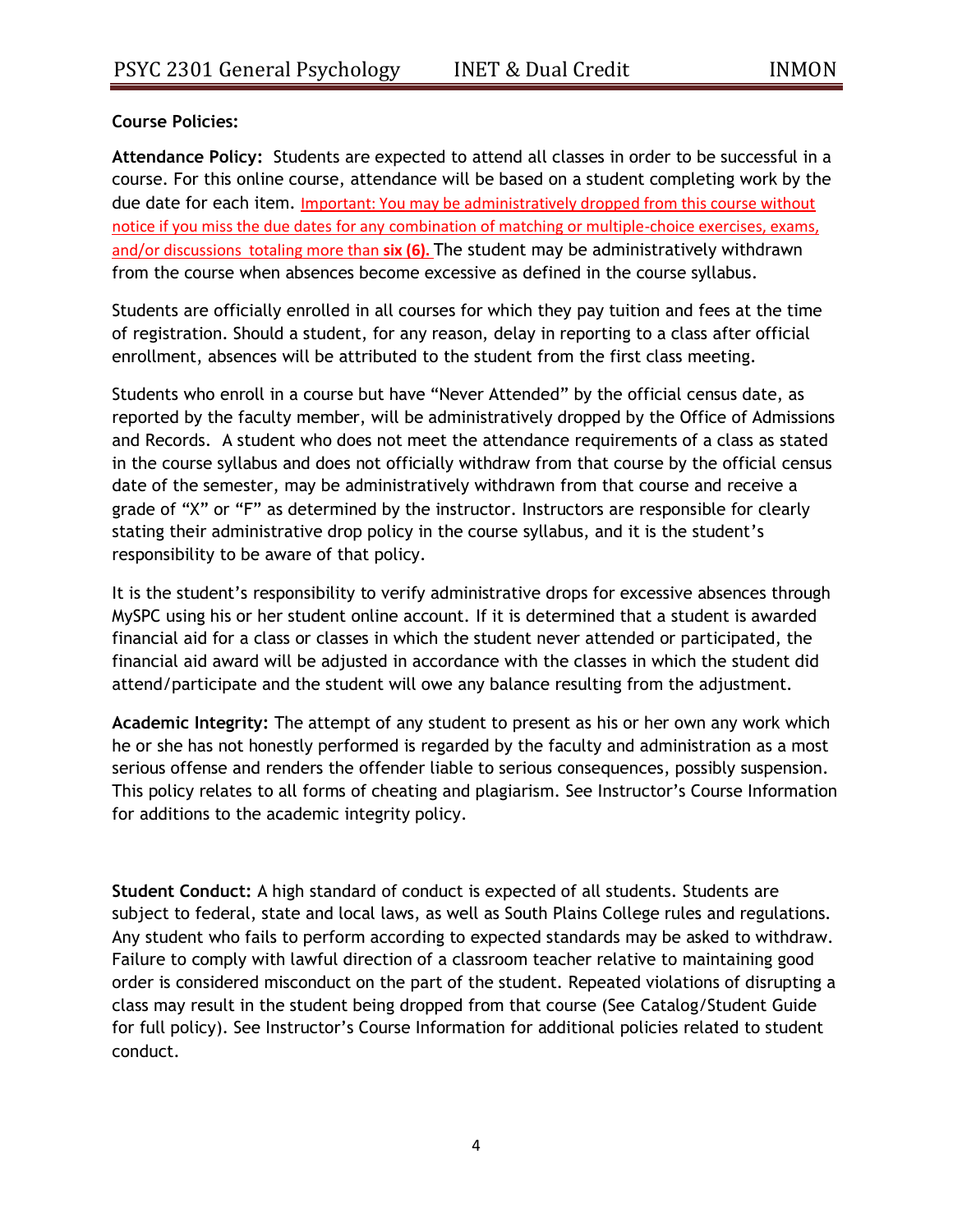Campus Concealed Carry - Texas Senate Bill - 11 (Government Code 411.2031, et al.) authorizes the carrying of a concealed handgun in South Plains College buildings only by persons who have been issued and are in possession of a Texas License to Carry a Handgun. Qualified law enforcement officers or those who are otherwise authorized to carry a concealed handgun in the State of Texas are also permitted to do so. Pursuant to Penal Code (PC) 46.035 and South Plains College policy, license holders may not carry a concealed handgun in restricted locations. For a list of locations, please refer to the SPC policy at: (http://www.southplainscollege.edu/human\_resources/policy\_procedure/hhc.php)

Pursuant to PC 46.035, the open carrying of handguns is prohibited on all South Plains College campuses. Report violations to the College Police Department at 806-716-2396 or 9-1-1.

**Appeal Process**: The process of appeal is outlined in the college catalog. Basically you would need to talk to the instructor, the department chair, and then the dean if the problem is not resolved. Be sure to always start with your instructor.

**Diversity & Equal Rights:** South Plains College does not discriminate on the basis of race, color, national origin, sex, disability or age in its programs and activities. The following person has been designated to handle inquiries regarding the non-discrimination policies: Vice President of Student Affairs.

All students are entitled to equal rights under the affirmative action and equal opportunity laws. Students are also protected against unjust or biased academic evaluation, but at the same time, they are responsible for maintaining standards of academic performance established for each course in which they are enrolled. (See Catalog/Student Guide for full definitions and policies)

**ADA Statement:** Students with disabilities, including but not limited to physical, psychiatric, or learning disabilities, who wish to request accommodations in this class should notify the Disability Services Office early in the semester so that the appropriate arrangements may be made. In accordance with federal law, a student requesting accommodations must provide acceptable documentation of his/her disability to the Disability Services Office. For more information, call or visit the Disability Services Office at Levelland Student Health & Wellness Center 806-716-2577, Reese Center and Lubbock Center, Building 8: 806-716-4675, Plainview Center Main Office: 806-716-4302 or 806-296-9611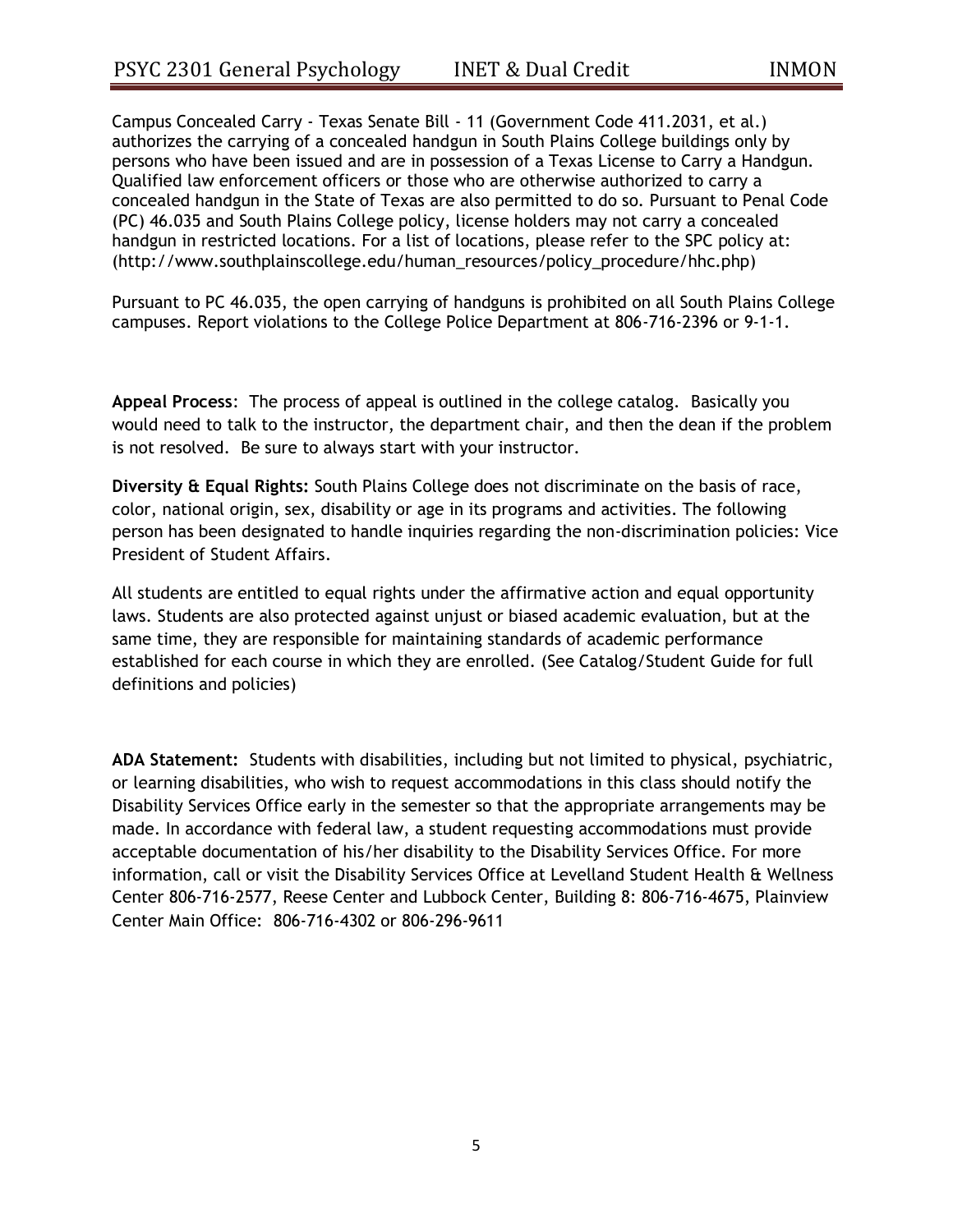## **Instructor's Course Information**

**Semester: Summer I, 2019**

**Instructor:** Robyn Inmon, Professor in Psychology

**Email:** [rinmon@southplainscollege.edu](mailto:rinmon@southplainscollege.edu)

#### **Contact Information:**

 As this is a web-based course, you will contact me by sending an email through your course in **Blackboard.**

#### **Textbook:**

OpenStax College, *Psychology*. OpenStax College. 8 December 2014. <https://openstax.org/details/books/psychology?Student%20resources>

#### **Course Competencies:**

 The primary criteria for course competency are to demonstrate mastery of a minimum of 60% of assigned course content and assignments.

### **Attendance Policy:**

- Since this course is a virtual classroom, attendance will be taken according to the following:
	- Completion of the Syllabus Quiz on or before the due date.
	- Participate in Introduction on or before the due date.
	- Participation in class discussions by posting an original post and response post to the discussion board on or before the due date.
	- Completing Matching or Multiple-Choice exercises on or before the due date.
	- Taking exams on or before the due date.
- $\circ$  Important: You may be administratively dropped from this course without notice if you miss the due dates for any combination of matching or multiple-choice exercises, exams, and/or discussions totaling more than **six (6).** Failure to log on to Blackboard for 14 consecutive days could result in being administratively dropped from the course if work due during that period is incomplete.

This is your student notification of the Instructor's administrative drop policy and it is your responsibility to be aware of the policy as outlined in the South Plains College General Catalog, pages 20 and 21 under Class Attendance.

**Late Work:** All work must be posted or submitted by the due date to receive credit. **NO LATE WORK will be accepted.** Excuses such as "The network was down," "I could not figure out how to use Blackboard," "I work a full-time job," "I have children," or "I had a family emergency," etc., are **not** acceptable. In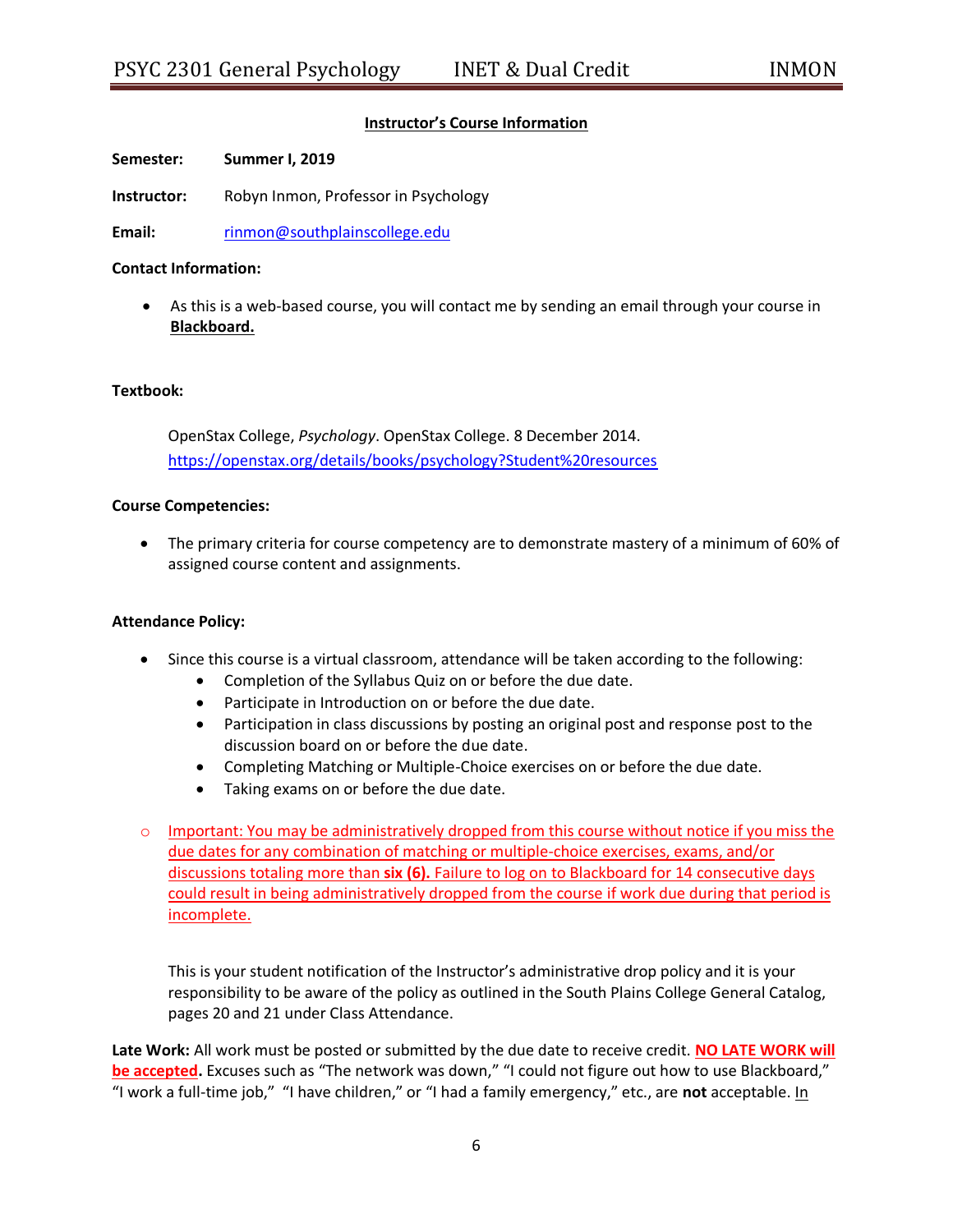short, plan ahead and do not wait until the last minute to submit your discussions, complete assignments, and take the exams. It is a good idea to get your work completed well before the deadline.

I STRONGLY urge you to NOT wait until the last minute to submit your work. By "last minute," I am referring to the day work is due, especially in the last few hours before the deadline. Inevitably, when you do, something happens (you get interrupted and miss the deadline, lightning strikes and takes out your computer, etc.). **No exceptions will be made for students not submitting their work on time. If you miss a deadline, you will receive a zero (0) for the grade. Please do not email and ask me to extend a deadline or reopen work as it will not happen.**

**Academic Integrity:** You are expected to do your own work. You may not work with another person to complete your assignments, discussions, or when taking your exams. You may not copy another student's work and present it as your own. You may not allow another student to copy your work. Complete honesty is required of the student in the presentation of any and all phases of course work. If the instructor determines an assignment to be plagiarized, the result can range from a zero for that assignment to failure of the course. The result will be determined by the instructor. See SPC College Catalog for additional information.

Under no circumstances are you allowed to give your User ID and/or password to anyone. If someone besides you is logging into this course on your account, I will drop you immediately with an "F", regardless of the reason. Also, if you log in under someone else's account, I will drop you immediately with an "F". If you are taking this course along with a roommate, spouse, or significant other, you need to let me know immediately. Failure to do so could result in your being dropped from this course with an "F."

## **HOW THIS COURSE IS CONDUCTED**:

This course is an online course, which means that you will access course information and respond to me and/or other students through the use of the Internet. SPC uses **Blackboard** to deliver and manage internet courses.

## **What You Need To Do For This Course:**

There are three types of work required for this course: chapter exercises, either matching or multiplechoice, discussions, and Exams . All of the work will completed in Blackboard.

**DISCUSSIONS** These are written assignments submitted through Blackboard that all students in the course will read. There are two parts to the discussions: for all discussion assignments you will post *at least a 150 word post* on a particular topic (original post) AND respond with *at least a 150 word response* to one post by a fellow student (response post). You will not be given credit for postings that do not meet the minimum requirement for length. In your response post, *do not just repeat what was stated in the original post*. Add to what was previously stated with more information, your opinion or experience, or something meaningful, showing that you have thought about the topic. Sentences like "I agree with this," or "That is interesting," will not be counted toward the 150 word requirement.

**Submit one and only one original post.** If you submit before writing all you planned, do not submit another original post. If you submit an original post with no content, do not submit another original post. If, after you have submitted, you read what other students have written and realize you did not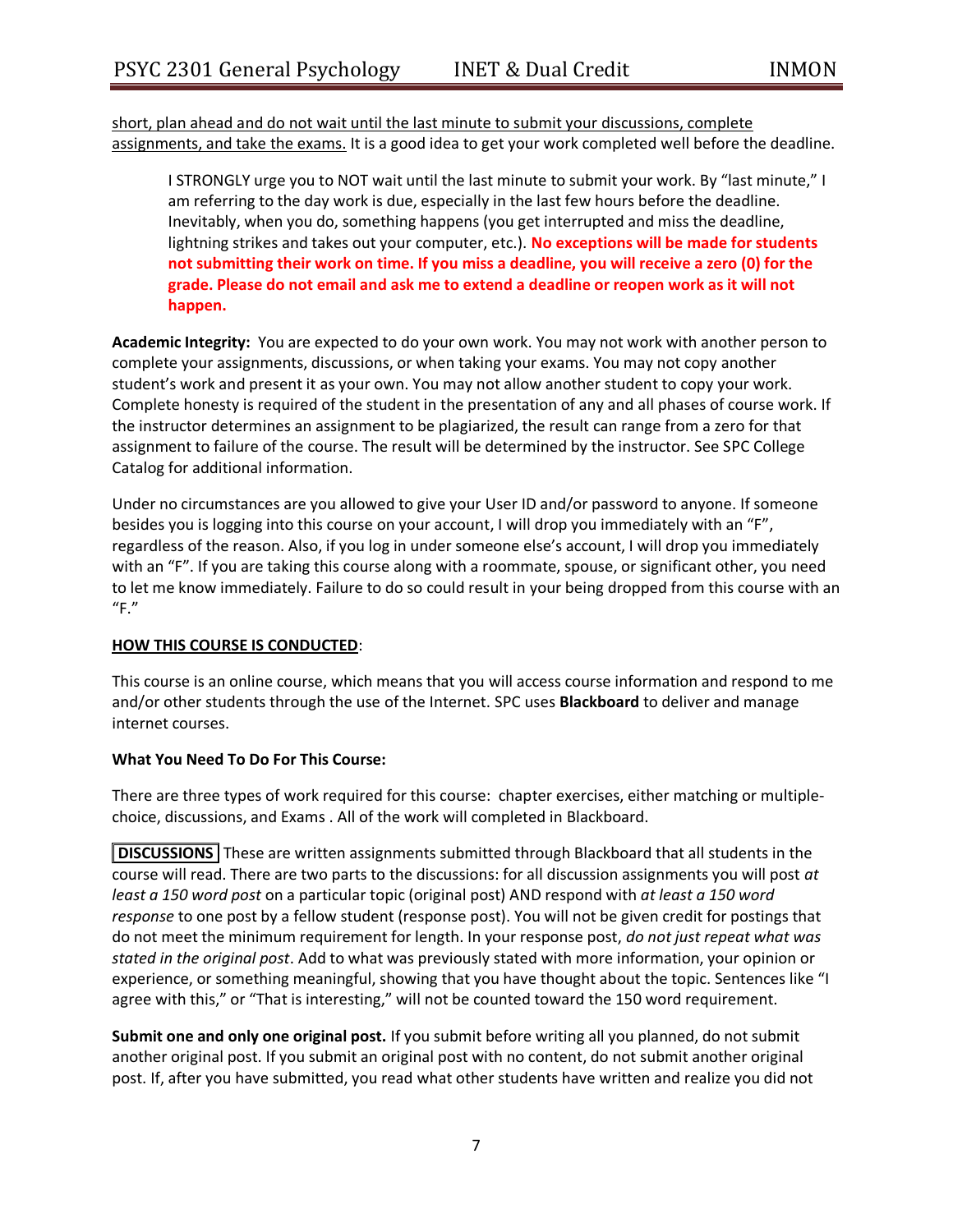address all that was asked for the discussion, do not submit another original post. The first post you submit for each discussion will count as the original post – no exceptions.

To help you do the best you can, I am giving you a grading rubric for the discussion postings and replies:

- **Original Posts: (worth up to 30 points)**
	- **First and foremost, always read the instructions for each discussion and make sure to address all that is asked thoroughly and with detail.**
	- A **20-30 point post** addresses all or most of what was specifically asked for in the instructions in an organized and detailed way; can include personal experience when relevant; includes at least the minimum number of words (150).
	- A **10-19 point post**: did not thoroughly address the topic; reference to some type of course material; some personal reference but may not clearly connect to the course material or topic; did not thoroughly address the topic; includes at least the minimum number words (150).
	- A **0-9 point post** has incorrect information; does not address what was asked in the instructions, has no reference to relevant material; irrelevant ideas; does not meet the minimum number of words (150); is repetitious; no post.
- **Reply Posts: (worth up to 6 points)**
	- For your replies, do not repeat what was written in the original post you are responding to or what you wrote in your own original post. The response post must contain new or different information. Also, if one of your coursemate's have responded to an original post before you, read the original post, the response post or posts, and make sure you don't repeat what was stated in **any** of the posts.
	- **Always follow the instructions provided for each discussions response. What I ask you to discuss in your reply is not the same for all discussions**
	- A **5 to 6 point reply.** is a reply that: explicitly references ideas in the textbook or information you found through research; gives personal commentary in a constructive way; may correct an incorrect posting in a respectful way; elaborates on the ideas and questions posed in the original post; reflects a good understanding of the course material; and/or brings up course material that the original post did not include but was relevant; includes at least 150 words.
	- A **3 to 4 point reply** is a reply that: briefly elaborates on the ideas and questions posed in the original post; is a personal response that may or may not clearly tie to the original post but is somewhat relevant; repeated too much of original post; includes at least 150 words.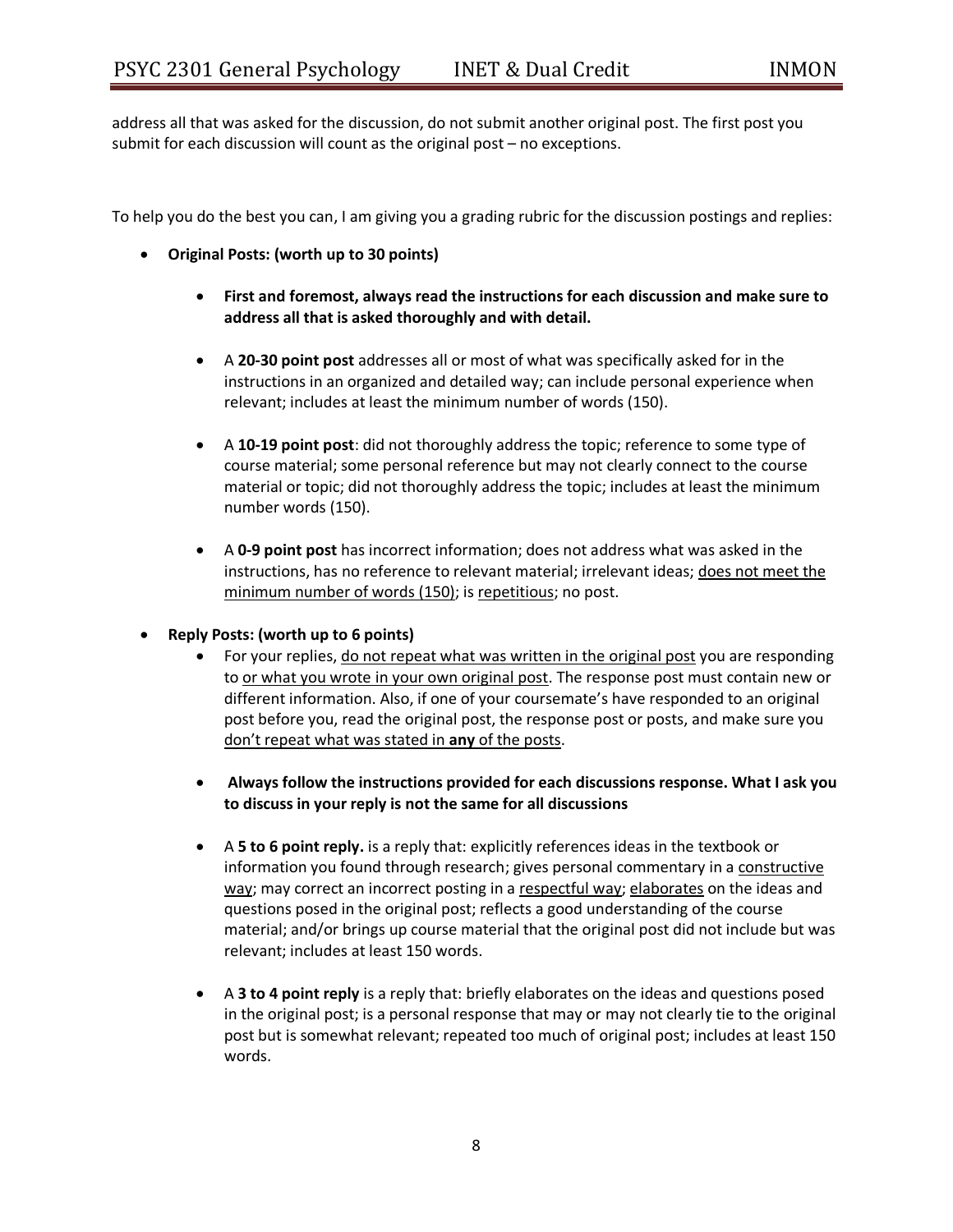A **0-2 point reply** is a reply that: includes brief encouragement; is a statement of agreement or disagreement; is an unclear or offensive response; does not meet the minimum number of words; no reply.

Note: Even if your reply posts meet the 150 minimum word count, all of the words you use may not be applied toward earning points. For example, stating "You did a really good job," "I totally agree with you," are words that add nothing new to the conversation. These are nice things to state, just do not include them in meeting the word count. In other words, just because you wrote 150 or more words does not mean that all of the words will be included in the minimum required word count.

**Points will also be taken off for incorrect spelling, punctuation, capitalization, and grammar.** Do not write like you do when texting or messaging. You need to use correct Standard English in all of your writing. Think of your discussion posts as mini-essays that you are turning in to your college professor, because that is what they are!

Consult your *Schedule of Work* for the due date for each discussion.

**Matching and/or Multiple-Choice Exercises** For each chapter covered, you will have one or more matching or multiple-choice exercises to complete. These exercises are designed to test your understanding of terms and concepts in the chapter, and should help you identify where you may need to spend more time reading your textbook and understanding the content. You have one hour to complete these exercises and two (2) attempts. Consult your *Schedule of Work* for the due date for each exercise. At no time should you print out the quizzes.

**EXAMS** There will be four (4) exams you will need to complete for this course. Each exam will consist of 50 multiple-choice items. You will have 75 minutes to complete each exam. Consult your *Schedule of Work* for the due date and the chapters each exam will cover.

\*\*NOTE: It is impossible to accommodate each individual student's schedule in regards to working fullor part-time, trips out of town, harvesting season, extracurricular activities, illness, etc. There is really no reasonable explanation for missing any of the deadlines, as you have the opportunity to work ahead. It is recommended that you DO NOT WAIT until the last minute (or last hour or last day) to complete your work.

o Important: You may be administratively dropped from this course without notice if you miss the due dates for any combination of matching or multiple-choice assignments, discussions and/or exams totaling more than six (6). Failure to log on to Blackboard for 14 consecutive days could result in being administratively dropped from the course if work due during that period is incomplete.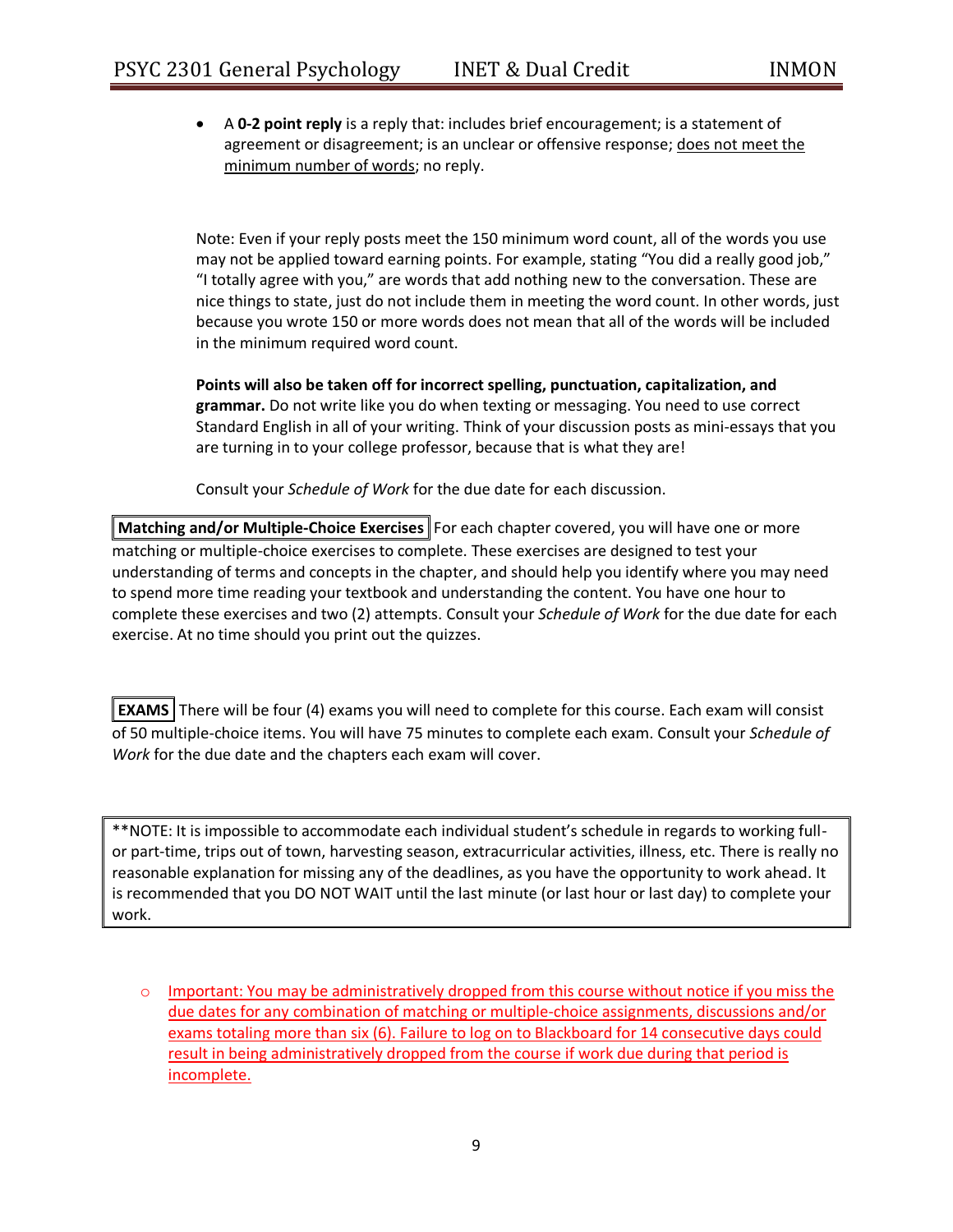## **GRADING POLICY:**

Your final letter grade for the course will be calculated based on total points earned.

How can I earn points?

| $\Omega$ | Syllabus Quiz                         |     | 10 points  |
|----------|---------------------------------------|-----|------------|
|          | Introductions                         |     | 10 points  |
| $\Omega$ | Matching or Multiple-Choice Exercises | $=$ | 180 points |
| $\Omega$ | Discussions (4 at 36 pts. each)       |     | 144 points |
| $\Omega$ | Exams (4 at 100 pts. each)            |     | 400 points |
| $\Omega$ | Total possible points                 |     | 744 points |
|          |                                       |     |            |

Points necessary for each grade:

- o If you earn **670** to **744** points (90.00% 100.00%), you will earn an **A** for the course.
- o If you earn **596** to **669** points (80.00% 89.99%), you will earn a **B** for the course.
- o If you earn **521** to **595** points (70.00% 79.99%), you will earn a **C** for the course.
- o If you earn **447** to **520** points (60.00% 69.99%), you will earn a **D** for the course.
- o If you earn **0** to **446** points (0% 59.99%), you will earn an **F** for the course.

### **Online Course Expectations**

#### **Student Expectations**

- 1. Check the course homepage, schedule of work, your email, and the Blackboard course discussion board *every day*.
- 2. Keep up with your reading assignments and chapter exercises. These exercises test your knowledge and comprehension of each chapter's content. While you are completing the exercise, do not click on anything else (such as facebook, your textbook) or the exercise may submit automatically and you will have to accept the grade earned at that point. If you are "knocked out" of an exercise for any reason it will count as an attempt. \*\*\*Do not use the wheel on your mouse (if you have one) to scroll up or down during an exercise. Using the wheel could result in the item being submitted even if you are not finished!
- 3. Complete each exam by the deadline! While you are completing the exam, do not click on anything else (such as facebook, your textbook) or the exam may submit automatically and you will have to accept the grade earned at that point. If you are "knocked out" of an exam for any reason it will count as your one attempt.

\*\*\*Do not use the wheel on your mouse (if you have one) to scroll up or down during an exam. Using the wheel could result in the item being submitted even if you are not finished!

- 4. Participate actively in class discussions including but not limited to textbook information, apply the knowledge you have learned, and include your personal experiences when appropriate.
- 5. In responding to what others have posted on the discussion board, add to what was stated in the original post . *Do not repeat what you wrote in your original post or*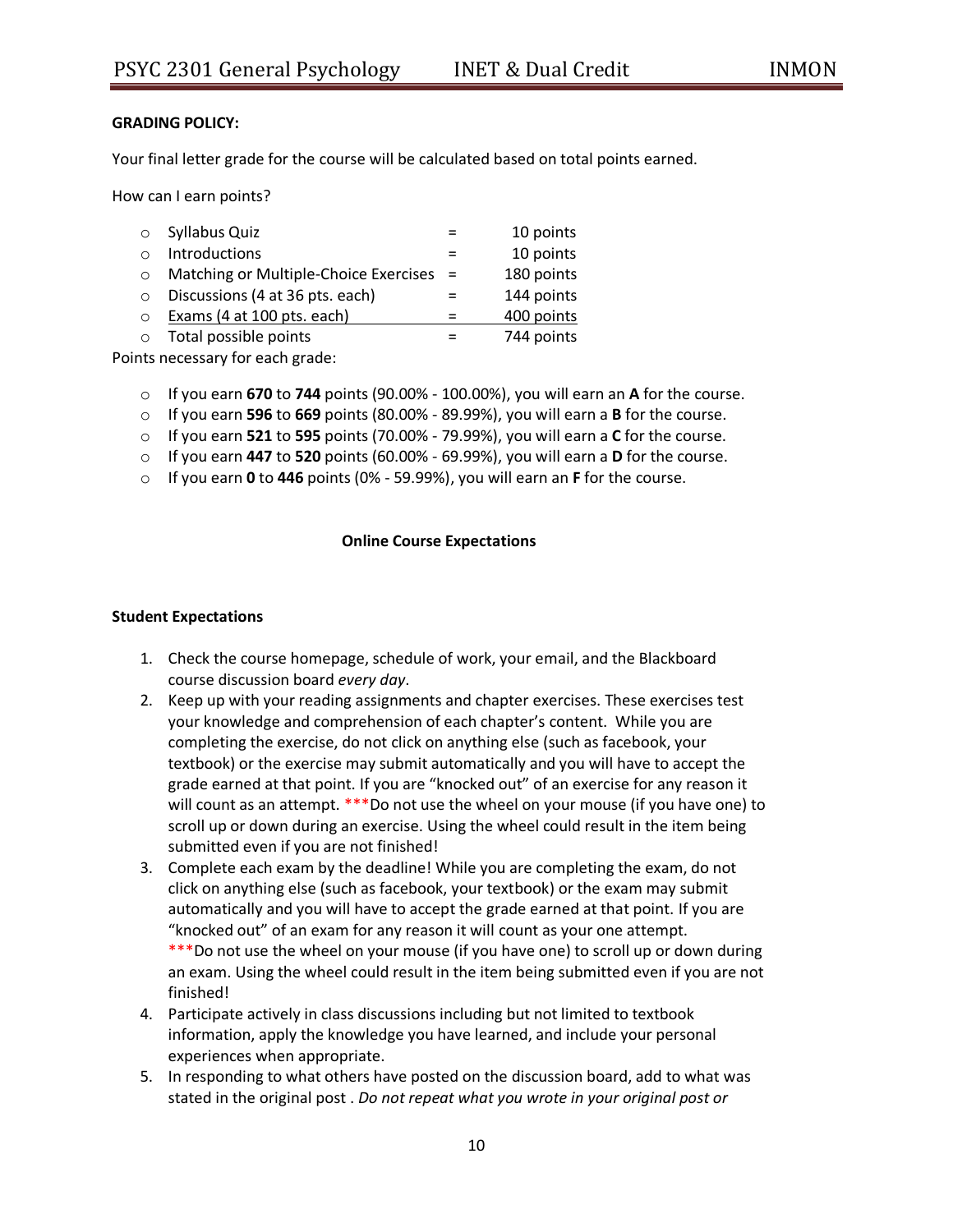*what was written in the original post you are responding to*. Add new information to what has been shared by another student.

### **Instructor Expectations:**

- 1. All communication for this online course should be by email through blackboard with any questions or concerns you may have. I will read my email daily during the week but may not read it daily on weekends.
- 2. I will respond to your email within 48 hours during the week and within 72 hours during weekends or holidays.
- 3. I will read discussions but won't necessarily participate in the discussion forums. If someone posts information that is incorrect or confusing, that is when I typically "jump in."
- 4. You will receive a grade for your course work within ten working days after the deadline unless I notify you otherwise.

## **Keys to Success**

Online courses are not easier or less time-consuming than face-to-face courses; they are just different. Here are some suggestions for your success:

- 1. Set aside a specific time during the day for this course--the best time that fits your schedule. Use this time for preparation (reading, studying, etc.) and for participation (reading and posting to the discussion board, completing quizzes and exams).
- 2. Don't put off the work--you need to keep up so you can more effectively participate in group and class discussions.
- 3. Don't be afraid to ask questions--just like in a F2F class, there are probably several others who are wondering the same thing.
- 4. Keep advised of when the SPC computer system is scheduled to "go down" for maintenance. Have a backup plan in case your server is down or you have computer problems as these are not sufficient excuses for missing work.
- 5. Check in and complete work in the class several times a week--this will keep you engaged, on-track, and moving steadily toward your goal!
- 6. Let me know about any problems you are having right away so we can resolve them quickly. Contact me if you have questions about course *content*. Contact technical support at [blackboard@southplainscollege.edu](mailto:blackboard@southplainscollege.edu) or (806)716-2180 for *computer* issues and email me within Blackboard so I will know about the issue. But again, have a backup plan.
- 7. Have Fun!!!

Adapted from: Susan Kossman, R.N., Ph.D.,

[http://my.ilstu.edu/~skossm/online\\_course\\_expectations.htm](http://my.ilstu.edu/~skossm/online_course_expectations.htm) and from:: [http://www.usm.maine.edu/~atkinson/course\\_expectations.htm](http://www.usm.maine.edu/~atkinson/course_expectations.htm)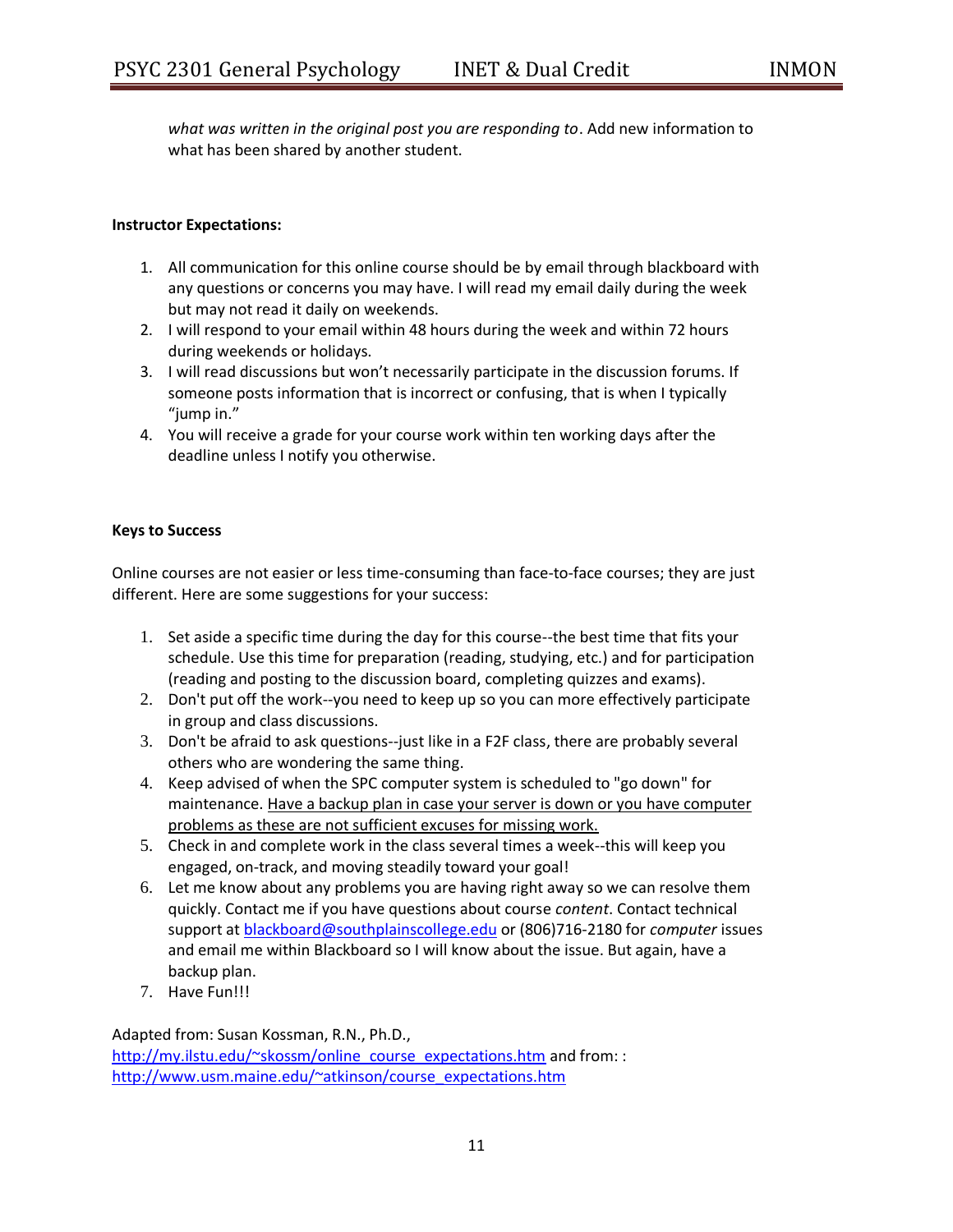## **Technical Support for Blackboard**

A note here, for online courses or courses with an online component there is a portion considered *course content* and that portion includes all of the course information set up by the instructor for the particular course you are taking to help students learn and understand the information. For **ALL**  course content questions, contact your instructor using the method of contact stated in your syllabus.

Then there is the *technical* component of the course. This portion of the course has to do with the functioning of Blackboard. This would include issues like (but not limited to) the following: quizzes freezing up, not being able to access videos, not being able to open documents, not being able to log into Blackboard, etc.

In the case of *technical* issues, contact your instructor to let them know about the problem **AND**  also contact **Technical Support** through email a[t blackboard@southplainscollege.edu](mailto:blackboard@southplainscollege.edu) or by phone at (806) 716-2180 (8:00 am – 4:00 pm Monday through Friday).

You will find **Blackboard Learn 9 Student Tutorials** and **Frequently Asked Questions (FAQs)** on the entry page of Blackboard. Students that are new to Blackboard or have questions are strongly encouraged to check these resources before contacting the instructor or technical support.

### **Blackboard Learn 9 Student Orientation Course**

Every student should have an orientation course listed on your course listing page. This is the page that appears right after you log into the course. If you are new to Blackboard, you are STRONGLY encouraged to go through this course. Also, if you have questions on taking quizzes, submitting assignments, posting discussions, or other navigation questions you are STRONGLY encouraged to go to this course for answers and instructions.

Using the Student Orientation Course, Student Tutorials, and FAQs can save time and frustration. Students are STRONGLY encouraged to use them.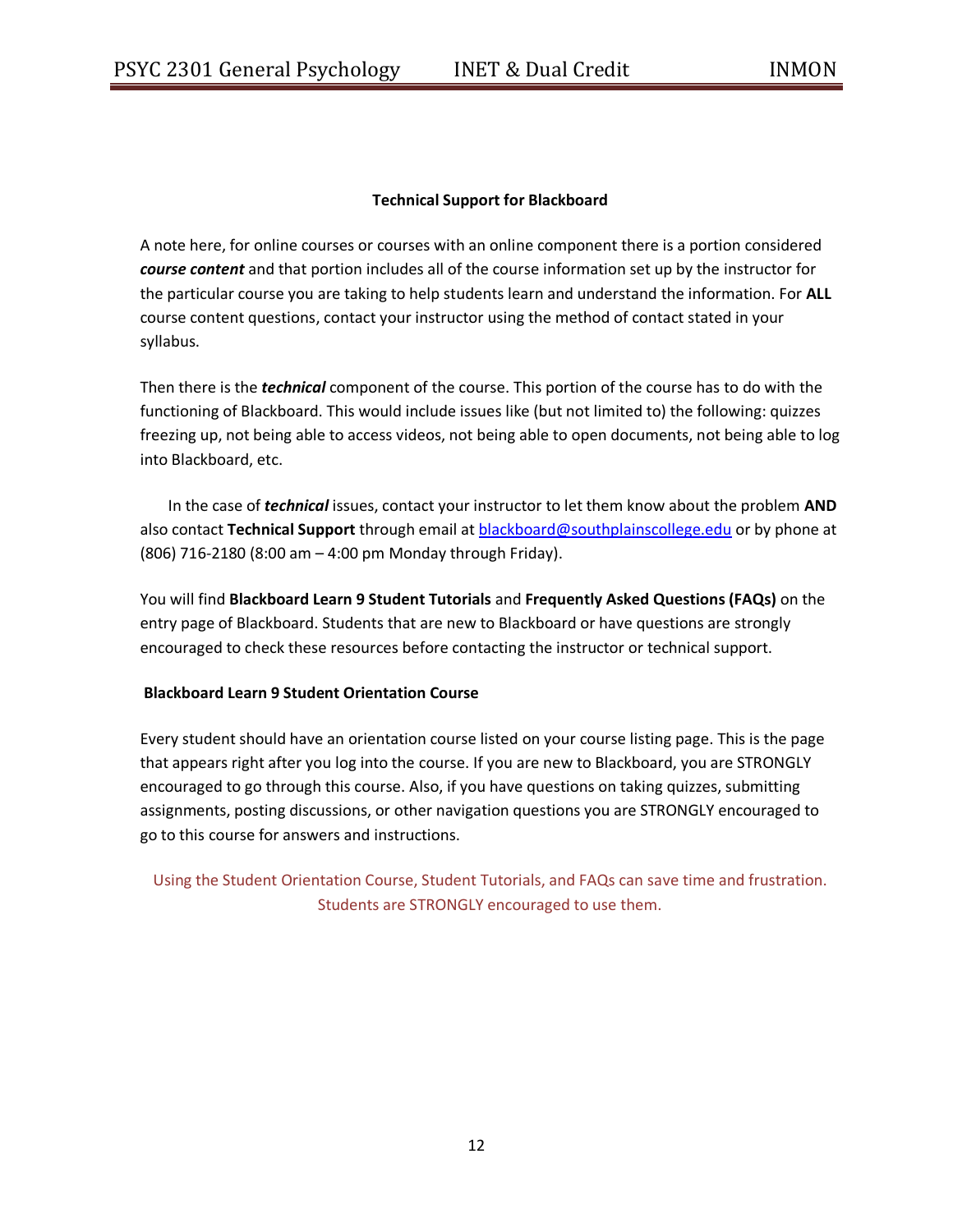## **Online and Message Board Netiquette**

Some of you may have participated in on-line courses and/or discussion boards before and some of you may not have. The following are expectations of students in this course as far as emails, assignments, and posting on the discussion board. These expectations are in addition to the instructions that are included in your syllabus. I encourage each of you to familiarize yourself with the instructions and these expectations. The points available for you to earn on the discussion board are a major part of your grade and I know that all points are valuable to you. Please let me know if you have any questions.

**Read Before Participating**. Read the syllabus so that you understand the instructions for the discussion board. I will be most impressed with individuals who can incorporate course materials into their posts. This is a part of the grading requirement and lack of participation could result in being administratively dropped from the course. Good writing is a key skill you should leave college with which includes the ability to support your position and express your ideas, thoughts, and/or opinions in writing.

**Communicate Clearly**. Write clearly when you compose a message. Review your message carefully before clicking **Submit**. Typos can be confusing. Remember, if your message can be misunderstood, it will be.

**Writing Standard**. All discussion postings and e-mails should be presented using the conventions of Standard Written English. While slang, regional idioms, and informal kinds of self-expression are appropriate in some contexts, they are out of place in academic writing. I expect all students to demonstrate proficiency in using the conventions of academic English in their written work. This means that you need to spell correctly, use the proper word (example: know when to use "there" or "their", etc.), use paragraph formatting, correct punctuation, etc.

**Do not use ALL CAPS**. Typing in all capital letters is frowned upon; it's the equivalent of screaming. It's considered an aggressive way to post and it doesn't come off as being very friendly. It also makes your message more difficult to read.

**Be Respectful, Kind and Honest**. Don't issue personal attacks, use profanity, or post threatening, abusive, harassing, or otherwise offensive language or images. Keep your messages appropriate and courteous at all times. Please disagree with other opinions respectfully. If you are unsure if something is inappropriate, ask yourself these questions: Would you say it to the person if she were standing right in front of you? Would you say it to your best friend or loved one? Are you calling someone names? How would you feel and react if faced with the same message from someone else? If it would anger or upset you, you might consider re-framing your thoughts in a less objectionable tone.

**Disagreements**. There will be disagreement and this is good, otherwise we will be bored. Disagreement can be very constructive; it encourages us to reconsider our own positions and either recommit, expand, or discard them. However, I must at all times hear/see you debating the idea and not making a personal attack on an individual. Note that this is a skill to learn like any other – how to debate and get your point heard. Personal insults and attacks impede the development of critical thought. Avoid "you" statements, which can be more easily interpreted as accusations ("you don't know what you're talking about", "the problem is people like you," etc.). Try, instead, to use "I" statements ("I disagree with your position on "X" or "I find that Durkheim was actually saying …").